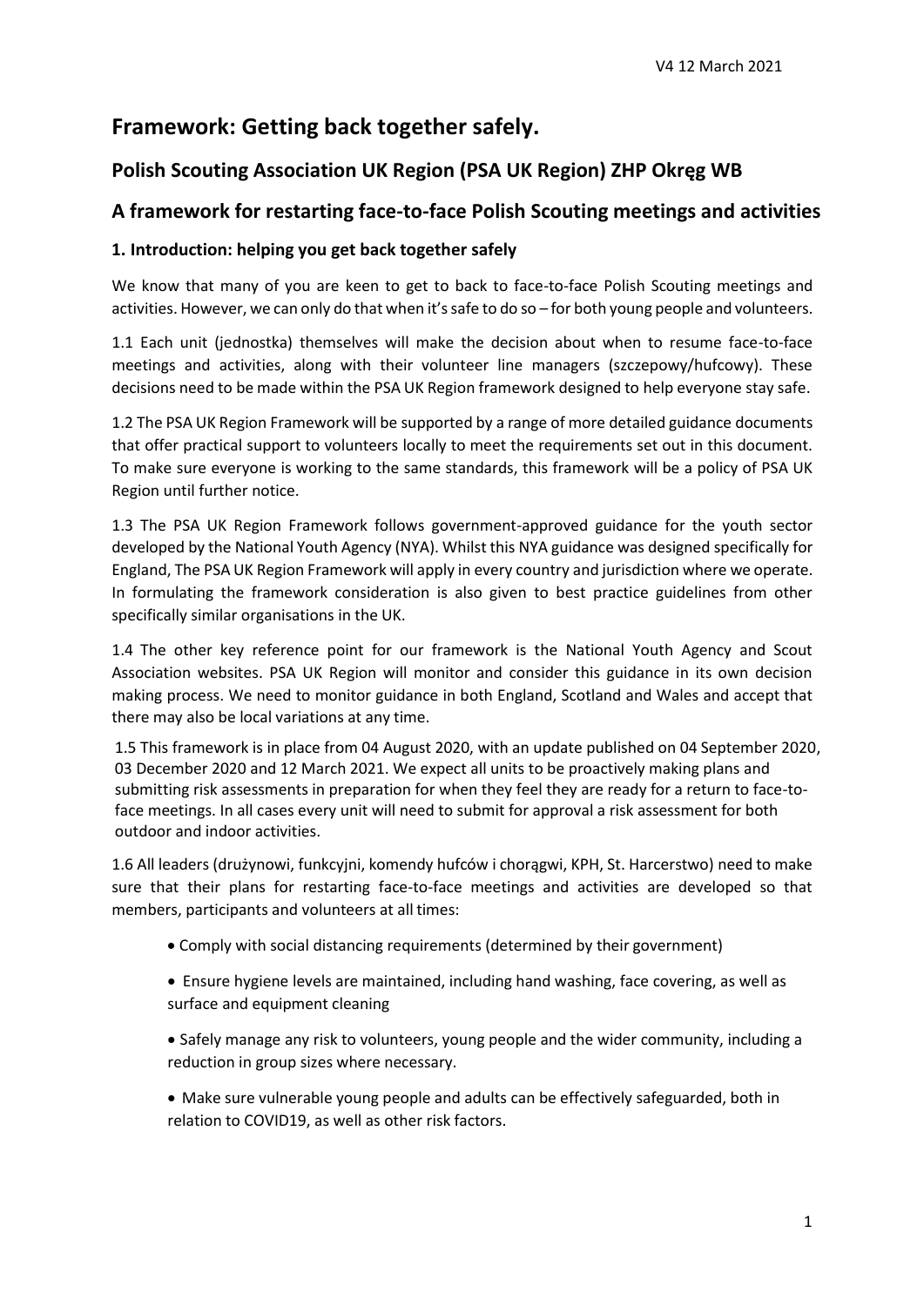Members, participants, volunteers and parents all clearly understand what adjustments need to be made to ensure everyone's safety, and have had a chance to inform them.

1.7 Members, participants and volunteers locally should not resume face-to-face activities until sufficient control measures or mitigations are in place, if they feel that these conditions cannot be met or managed in a safe way, they should wait until they are able to do so.

1.8 It is recommended that all Polish scouting units within a location cooperate and discuss together the return to face-to-face Polish scouting. Whilst they may not consider returning to face-to-face activities at the same time consideration must be given to the information given to parents in the same geographical location. This means that regions (hufce) and units (drużyny/gromady/KPH) working in the same location will be fully aware of each others plans before information goes to parents. Before starting, all evidence of written risk assessments must be approved and signed off - see below the decision making, checking and approval process.

1.9 This framework sets out the principles and the operating processes for local Polish Scouting units to be able to restart face-to-face activities. It's designed to be adaptable for activities at all levels to re-start.

1.10 You will notice that throughout this framework we refer to guidance documents. These set out clear operating procedures for specific activities. Over time, these will be added to, or amended, to keep in step with NYA readiness levels and changing government advice. We'll also make regular improvements based on feedback from volunteers.

1.11 While the guidance will expand and improve over time, the requirements set out in this framework below will remain consistent. The guidance is designed to help members, participants and volunteers meet the requirements of this framework, in a simple and practical way.

#### **2. Our principles**

2.1 Our guidance is based on the following principles:

- Our priority is to keep our members, participants and volunteers safe.
- A PSA UK Region framework will help members and volunteers locally to focus on delivering consistant high quality programme activities to meet the needs of their young people.
- We actively consider inclusion and accessibility for all in our decisionsto resume in line with our values and equality legislation.
- Returning to face-to-face Polish Scouting meetings and activities is voluntary and needs to be with consent of volunteers, parents and members and participants.
- Our approach will be solutions-focused and in line with government guidance and health and safety legislation.

This framework contains the following areas:

- Permissions process including sign off
- Key considerations to be ready to restart face-to-face activities and how these will be phased
- Legal and liability conditions
- Key control measures ('the COVID code') for everyone to follow, as shown below: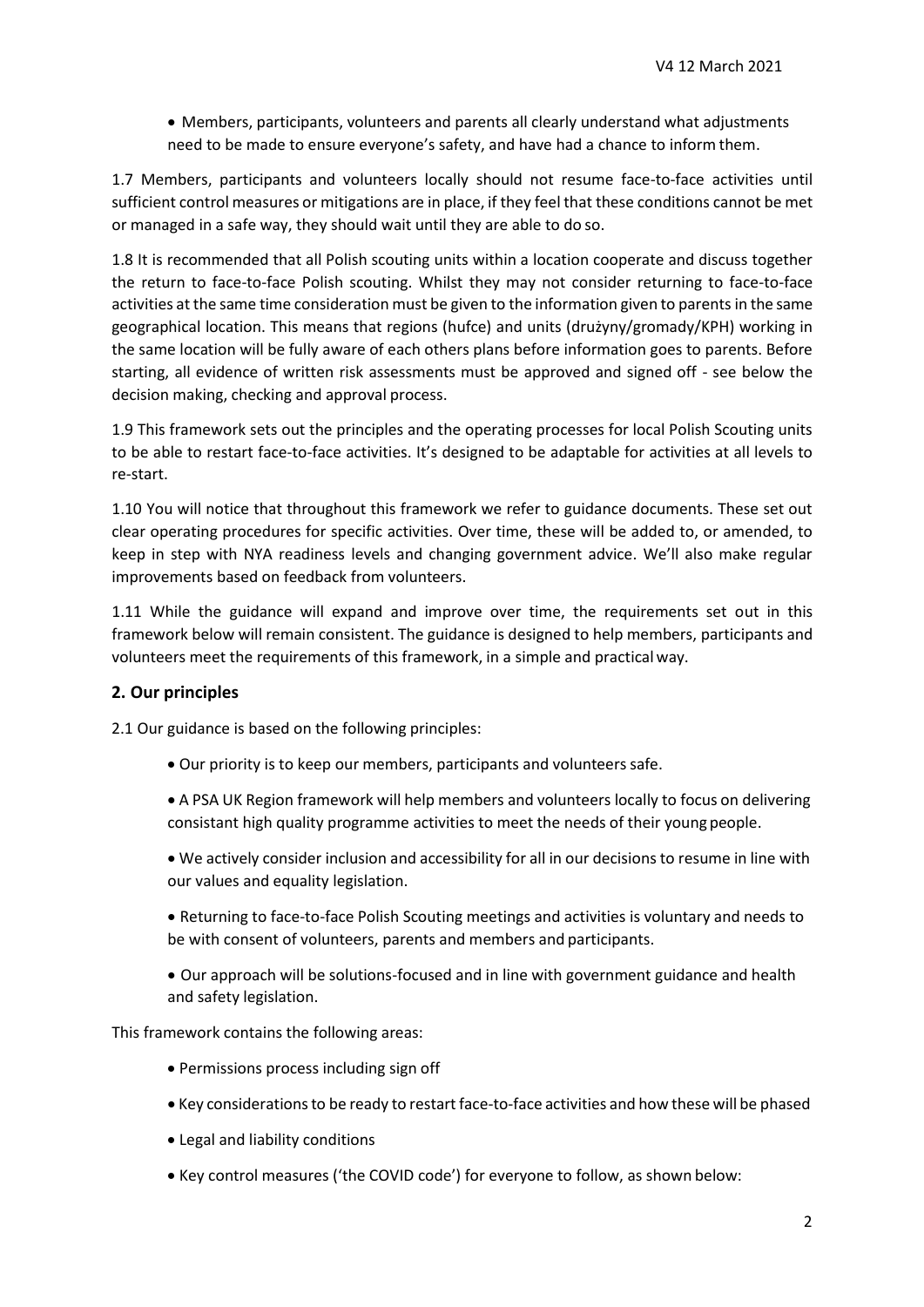#### **Getting back together safely: The COVID Code**

1. A COVID-safe risk assessment has been completed and we have communicated control measures to members, participants, volunteers, and parents and all are encouraged to raise concerns

2. Additional hygiene measures are in place

3. Social Distancing will be observed where possible (check current distance determined by your Government)

4. Maximum group sizes will be limited and determined by PSA UK Region and members will be consistent where possible

5. Make adjustments for young people and adults vulnerable or affected by COVID, and consult to make sure return plans are accessible and inclusive

#### **3. Taking things a step at a time: a phased return**

3.1 In line with government-approved Youth Sector Guidance, we expect to see a phased approach to returning to face-to-face Polish Scouting meetings and activities.

3.2 This is the anticipated permitted activity at each phase of unlock from Lockdown 3. Each phase is dependent on reaching set government goals of reduced infection and vaccination and may be subject to change:

| <b>Readiness level</b>                                                                                                                         | <b>PSA UK Region level</b>                                                                                                                                                                                                                                                                              |
|------------------------------------------------------------------------------------------------------------------------------------------------|---------------------------------------------------------------------------------------------------------------------------------------------------------------------------------------------------------------------------------------------------------------------------------------------------------|
| Red                                                                                                                                            | • Digital programme delivery<br>. No face-to-face activity or meetings<br>• No residential activities                                                                                                                                                                                                   |
| <b>Amber 1</b><br><b>England: Anticipated not</b><br>earlier than 29 March 2021 -<br>to be confirmed<br><b>Scotland: from 12 March</b><br>2021 | • Digital programme delivery<br>• Small group sessions can take place outdoors ONLY following<br>government guidelines - restricted duration<br>. No residential activities, not visits or trips                                                                                                        |
| <b>Amber 2</b><br>Anticipated not earlier than<br>12 April $2021 -$ to be<br>confirmed                                                         | · Digital programme delivery<br>• Small group sessions can take place outdoors and indoors<br>following government guidelines<br>• Day visits permitted – stay local – stay responsible<br>• No residential activities                                                                                  |
| Yellow<br>Anticipated not earlier than<br>$17$ May 2021 - to be<br>confirmed                                                                   | • Digital programme delivery<br>• Small group sessions can take place outdoors and indoors<br>following government guidelines<br>• Day visits permitted<br>• Camping and residentials permitted (subject to confirmation) in<br>the UK following government guidelines which are yet to be<br>confirmed |
| Green<br>Anticipated not earlier than<br>21 June 2021 - to be<br>confirmed                                                                     | • All activities can resume in line with government guidlines,<br>including international travel.                                                                                                                                                                                                       |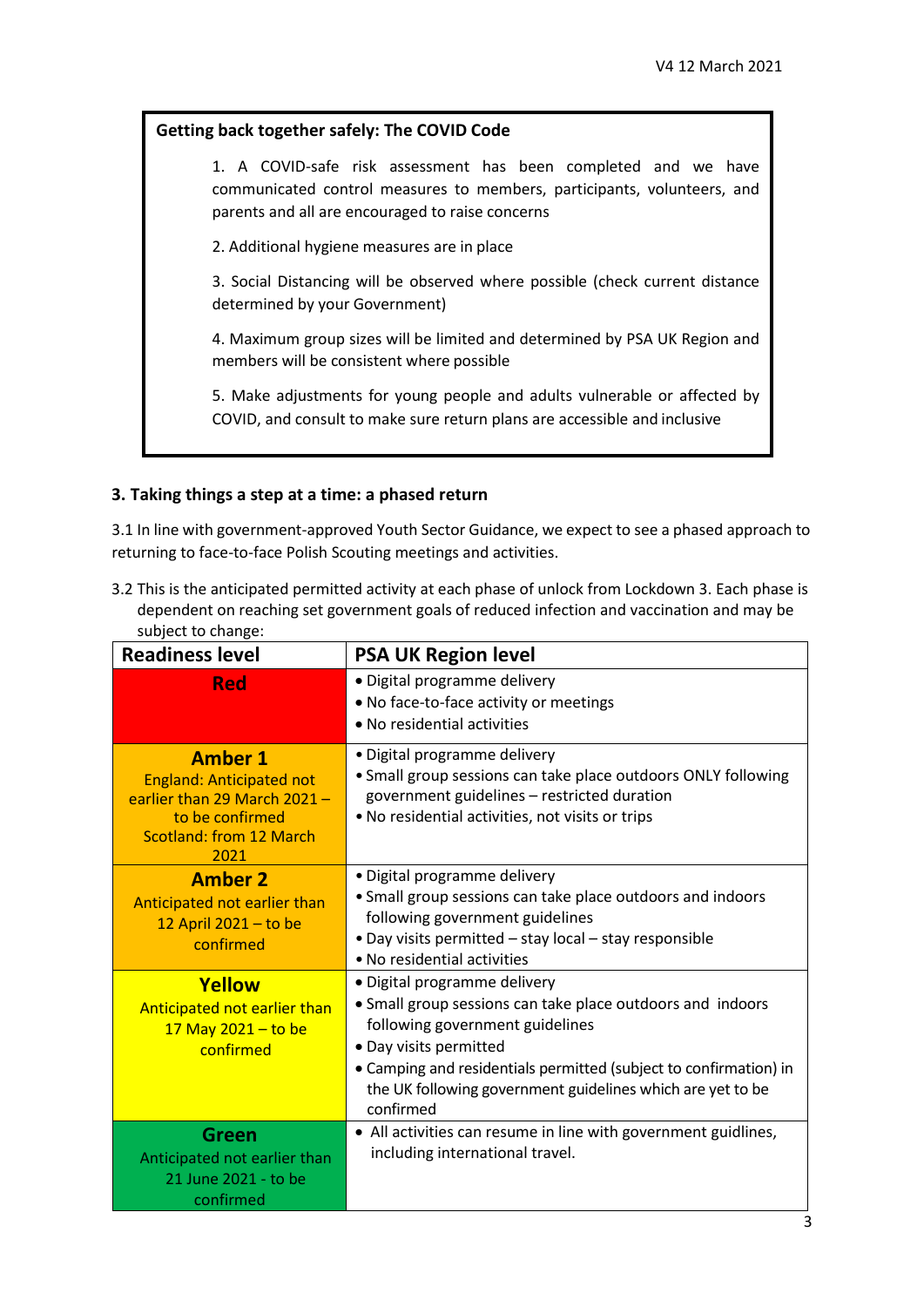3.3 When levels change (as confirmed by the NYA and equivalents), PSA UK Region units will need to revisit and, if necessary, update their written risk assessments and action plans. They will also need to gain permission from their Region to enter into the next phase. However, if lockdown measures increase and the readiness level escalates (e.g. Amber to Red), Groups are expected to revert back to previous practice immediately and notify line-managers, rather than ask for approval.

3.4 Adult members and volunteers may meet together in line with current Government Guidance regarding adults in social settings

3.5 Levels will vary between jurisdictions, updates will be provided regularly confirming each Nation's readiness level and maximum group size.

#### **4. How we delegate decision-making**

4.1 The Board of Trustees of PSA UK Region (Zarząd Okręgu ZHP w Wielkiej Brytanii) have collective responsibility for health and safety in all units belonging to PSA UK Region. They need to be assured that all necessary checks, controls and preparations have been considered and adopted before agreeing that any face-to-face Scout meetings or activities may take place in each group or unit.

4.2 We expect each Region (Hufiec) to delegate authority to up to 3 members of the Region to form the checking team for Risk Assessments. The Regional Commissioner (Hufcowy/a) should record in writing (rozkazem) that this authority has been delegated to individuals who have the skills, knowledge and experience to complete this task to a high standard and that any conflicts of interest are managed appropriately. This record must be submitted to the Commissions (chorągwie) for approval and to the PSA UK Region Board for record keeping. Senior Scout and Friends of Polish Scouting (st. harcerstwo i KPH) send Risk Assessments directly to approvers nominated by PSA UK Region Board of Trustees (Zarząd Okręgu). Checklists and guidance documents will be provided to ensure that this task can be taken on by a range ofroles.

4.3 The operating guidelines referenced in this framework document are the minimum required to allow a unit to restart. Regions (hufce) should not arbitrarily apply additional requirements, except where those are jointly agreed by both parties and are sensible, reasonable and necessary.

4.4 Everyone needs to assess and manage the risks of COVID-19. Volunteer line managers have a legal responsibility to protect other members, participants and volunteersand those who come into contact with the units from risk to their health. This means they need to assess the risks they face and do everything reasonably practicable to minimise them. At the same time, we need to recognise that we cannot completely eliminate the risk of COVID-19. Regions (hufce) are responsible for supporting leaders to have rigorous written assessments and achievable action plans.

4.5 As Polish Scouting, we deliver a range of activities in a range of environments. Each unit within PSA UKRegion must complete a written risk assessment and action plan for every environment they wish to operate in. The risk assessments used to authorise re-starting face-to-face activities are for the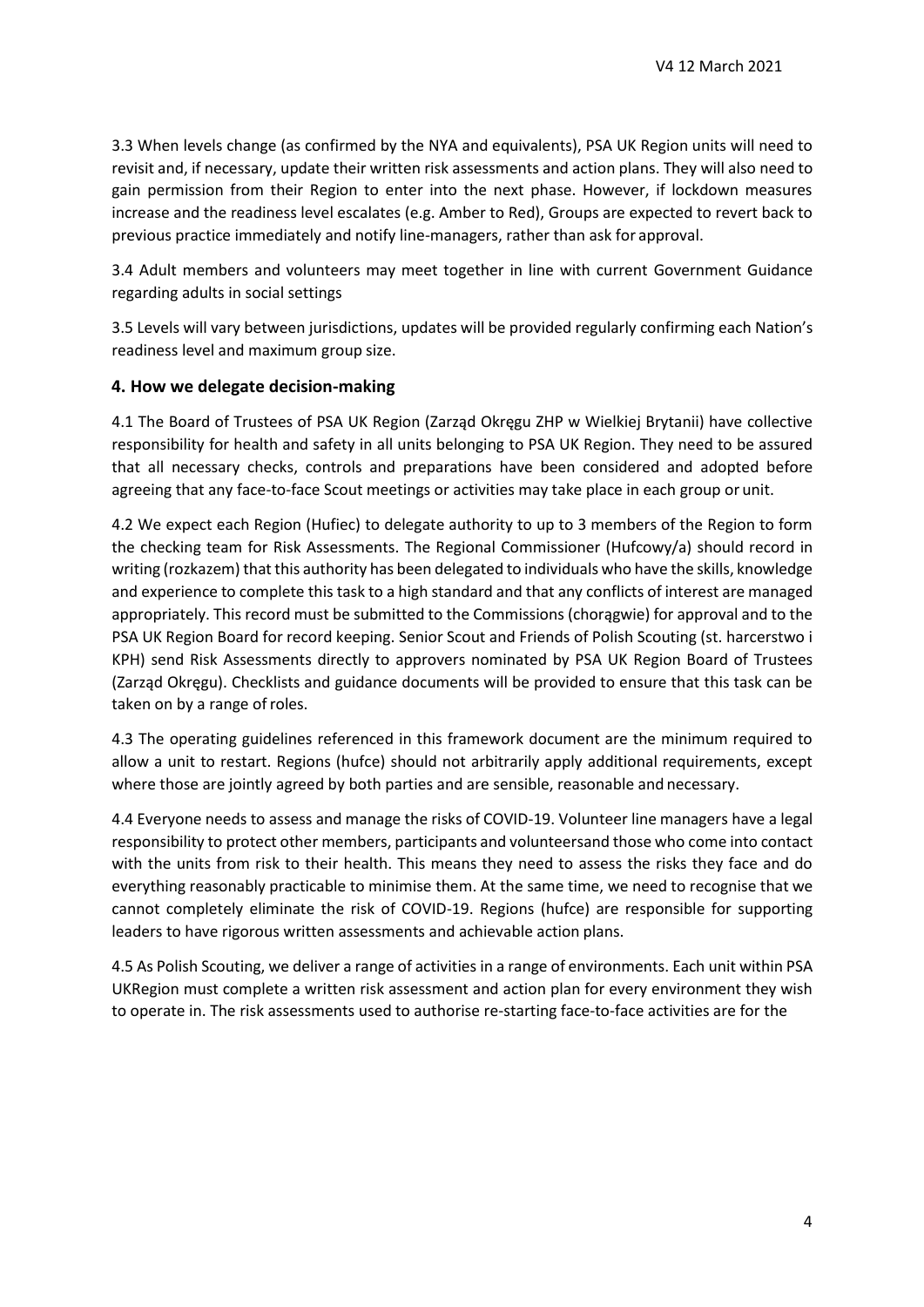place or environment a unit is planning to operate in. If that environment or place changes significantly enough for the risks to change, a new risk assessment must be completed and authorisation sought. These risk assessments do not replace regular weekly risk assessments in relation to specific activities, these should be complementary.

#### **5. The approval process for restarting**

5.1 Most of the restart decisions will happen at a unit level, which is why we have given the example below. However, this process may start at other levels such as a District (szczep), Region (Hufiec) or Commission (Chorągiew) level. In each case, the approver will need to be independent and at the next level up in our structure, the highest being the Board of Trustees of PSA UK Region..

> Unit leaders prepare the necessary risk assessment(s) and check that control measures are in place and leaders/volunteers are prepared to carry them out and parents and participants ready to comply.



Documents shared with Regional (Hufiec) checkers and then with the Commission approvers and if all satisfactory, approval given to re-start face-to-face activity. Risk assessments and decision to approve recorded.



Risk Assessment with confirmation signatures passed to PSA UK Region Board of Trustees (Zarząd Okręgu) and a record maintained in a shared database.



Unit Leader informs members, participants, volunteers and parents/carers of unit start dates, times and any operating procedures they need to follow. Parents or carers confirm in writing that they understand the measures and are happy for their young person to attend. Face-to-face activities begin.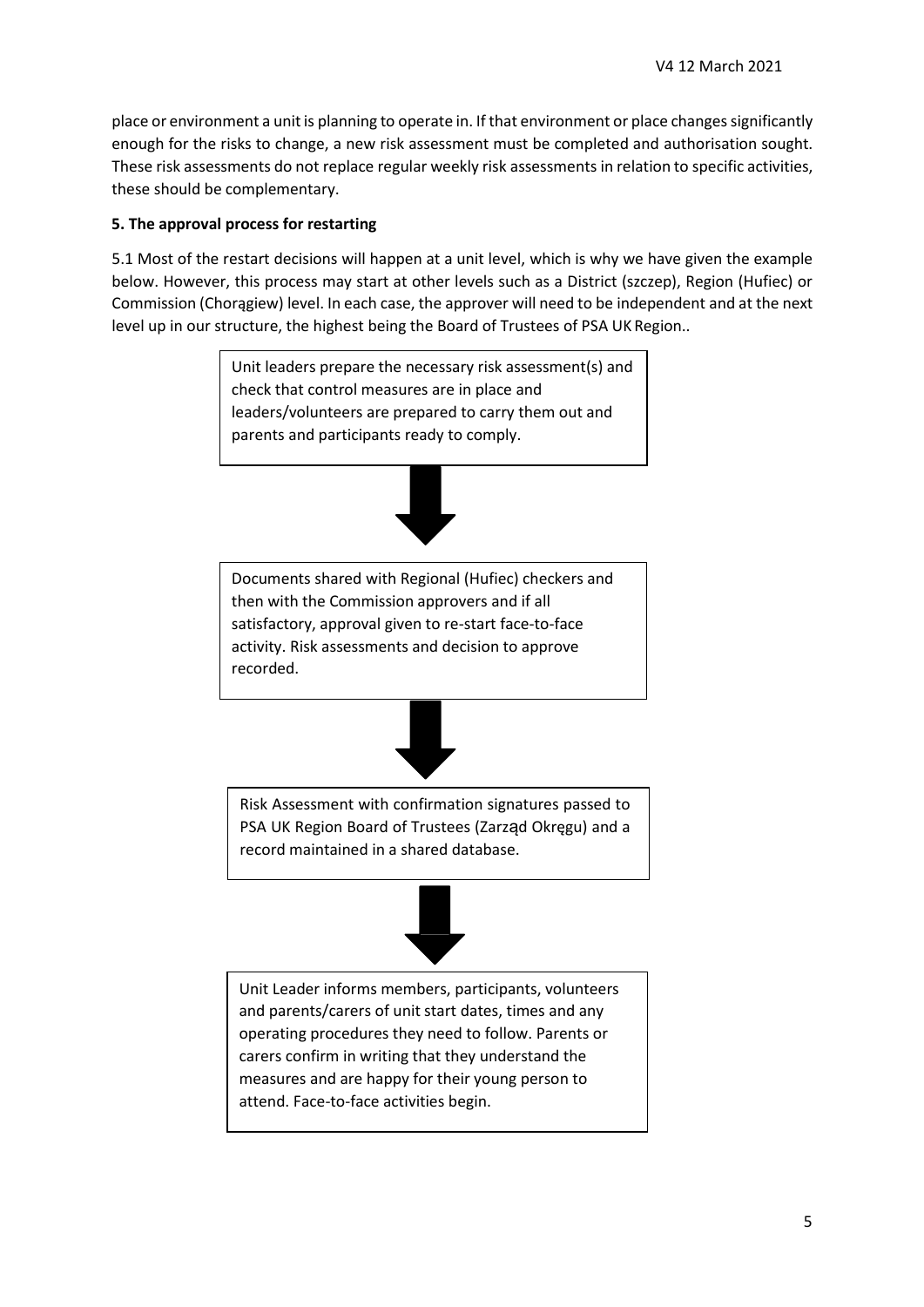5.2 Unit Leaders and Regional Commissioners (Hufcowi) (or their 3 appointed nominees) should review these risk assessments regularly, or when Government guidance and NYA readiness levels change. They should record any adjustments and update the Commissions with the date of the latest review.

5.3 The risk assessment that is being approved is only in relation to being Covid-secure. Each unit remains responsible for documenting and managing risk assessments for each weekly programme. These weekly risk assessment do not need to go through the approval process.

5.4 Covid risk assessments should be reviewed by their initiators regularly and submitted for re-approval when significant new risks are identified and added to the risk assessment. For example:

- A review that identifies some changes to existing risks does not need re-approval. This could be changes in maximum numbers, changes in arrival procedures, additional hand sanitising etc.
- A review that identifies new risks should be submitted for reapproval. This could be when meeting in a very different environment, when moving to indoor meetings, when getting back to camping or residential activities. The original risk assessment can have the new risks added at each stage and resubmitted.

#### **6. Insurance and legal considerations**

6.1 Units registered within PSA UK Region are insured when they comply with our rules and policies. This framework is an approved PSA UK Region policy and therefore all steps need to be met. Trustees need to be assured by the Commission and Regional teams through regular audits that risk is regularly reviewed in and around the unit meeting place and that controls are implemented and updated.

6.2 International trips, outings, camps and non-standard activities may be subject to additional or alternative insurance.

6.3 With anticipated permission for camping and residential activities and international trips only permitted no earlier then at the yellow and green readiness level, considerations around such activities should not involve financial outlay. All dates are anticipated "not earlier than" and there are no guarantees for start dates for any kind of overnight stays. It is anticipated that strict covid secure standards will be required.

6.4 There are special considerations when third parties use Scout Groups' premises or equipment, or when Scout Groups meet in premises belonging to a third party. Trustees need to be assured by the Commissions and Regions that units have read and understand any, and all, insurance documentation relating to both parties and share their own with those third parties. Agreement on responsibilities, such as deep cleaning, provision of hand sanitiser etc. should be recorded in writing. Regular communication and reviews between the parties is expected. Please see specific guidance on this.

6.5 Some leaders may find that their DBS/PVG/ has expired, and this should be renewed in line with PSA UK Region guidelines before face-to-face activities resume.